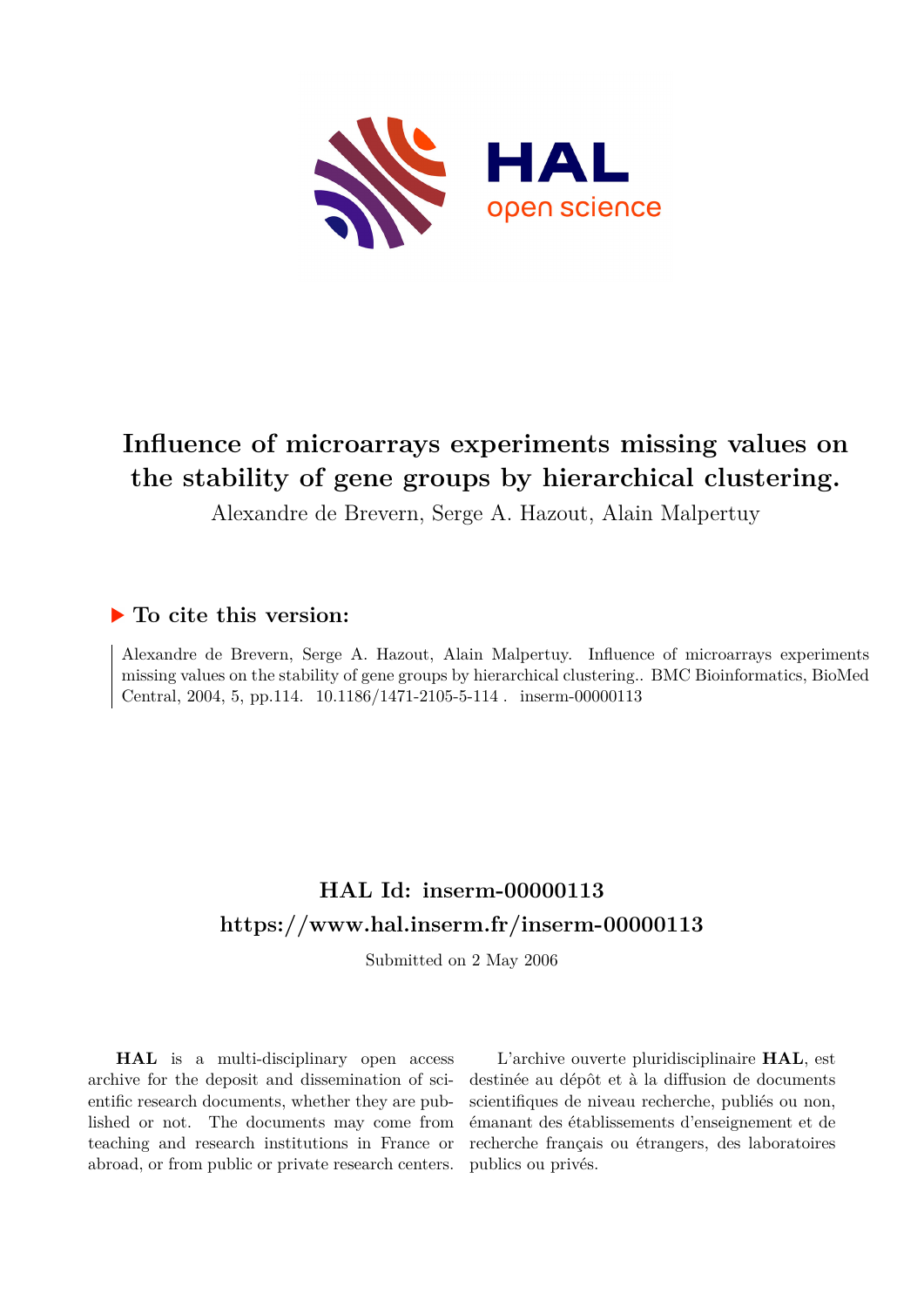# Research article **Contract Contract Contract Contract Contract Contract Contract Contract Contract Contract Contract Contract Contract Contract Contract Contract Contract Contract Contract Contract Contract Contract Contra**

# **Influence of microarrays experiments missing values on the stability of gene groups by hierarchical clustering**

Alexandre G de Brevern\*<sup>1</sup>, Serge Hazout<sup>1</sup> and Alain Malpertuy<sup>2</sup>

Address: <sup>1</sup>Equipe de Bioinformatique Génomique et Moléculaire (EBGM), INSERM E0346, Université Denis DIDEROT-Paris 7, case 7113, 2, place Jussieu, 75251 Paris Cedex 05, France and <sup>2</sup>Atragene Bioinformatics, 4 Rue Pierre Fontaine, 91000 Evry, France

Email: Alexandre G de Brevern\* - alexandre.debrevern@ebgm.jussieu.fr; Serge Hazout - hazout@ebgm.jussieu.fr; Alain Malpertuy - alain.malpertuy@atragene.com

\* Corresponding author

Published: 23 August 2004

*BMC Bioinformatics* 2004, **5**:114 doi:10.1186/1471-2105-5-114

[This article is available from: http://www.biomedcentral.com/1471-2105/5/114](http://www.biomedcentral.com/1471-2105/5/114)

Received: 04 May 2004 Accepted: 23 August 2004

© 2004 de Brevern et al; licensee BioMed Central Ltd.

This is an open-access article distributed under the terms of the Creative Commons Attribution License (<http://creativecommons.org/licenses/by/2.0>), which permits unrestricted use, distribution, and reproduction in any medium, provided the original work is properly cited.

#### **Abstract**

**Background:** Microarray technologies produced large amount of data. The hierarchical clustering is commonly used to identify clusters of co-expressed genes. However, microarray datasets often contain missing values (MVs) representing a major drawback for the use of the clustering methods. Usually the MVs are not treated, or replaced by zero or estimated by the k-Nearest Neighbor (*kNN*) approach. The topic of the paper is to study the stability of gene clusters, defined by various hierarchical clustering algorithms, of microarrays experiments including or not MVs.

**Results:** In this study, we show that the MVs have important effects on the stability of the gene clusters. Moreover, the magnitude of the gene misallocations is depending on the aggregation algorithm. The most appropriate aggregation methods (e.g. complete-linkage and Ward) are highly sensitive to MVs, and surprisingly, for a very tiny proportion of MVs (e.g. 1%). In most of the case, the MVs must be replaced by expected values. The MVs replacement by the *kNN* approach clearly improves the identification of co-expressed gene clusters. Nevertheless, we observe that *kNN* approach is less suitable for the extreme values of gene expression.

**Conclusion:** The presence of MVs (even at a low rate) is a major factor of gene cluster instability. In addition, the impact depends on the hierarchical clustering algorithm used. Some methods should be used carefully. Nevertheless, the *kNN* approach constitutes one efficient method for restoring the missing expression gene values, with a low error level. Our study highlights the need of statistical treatments in microarray data to avoid misinterpretation.

#### **Background**

The genome projects have increased our knowledge of genomic sequences for several organisms. Taking advantage of this knowledge, the microarrays technologies allow the characterization of a whole-genome expression by showing the relative transcript levels of thousand of genes in one experiment [1]. Numerous applications were developed apart gene expression analysis like single nucleotide polymorphism (SNP) and genotyping [2,3], diagnosis [4] and comparative genomics [5] analysis. Particularly, the transcriptome analysis provides insight into gene regulations and functions. To help the characterization of relevant information in microarray data, specific computational tools are needed. The identification of co-expressed genes is commonly performed with unsupervised approaches, such as clustering methods with the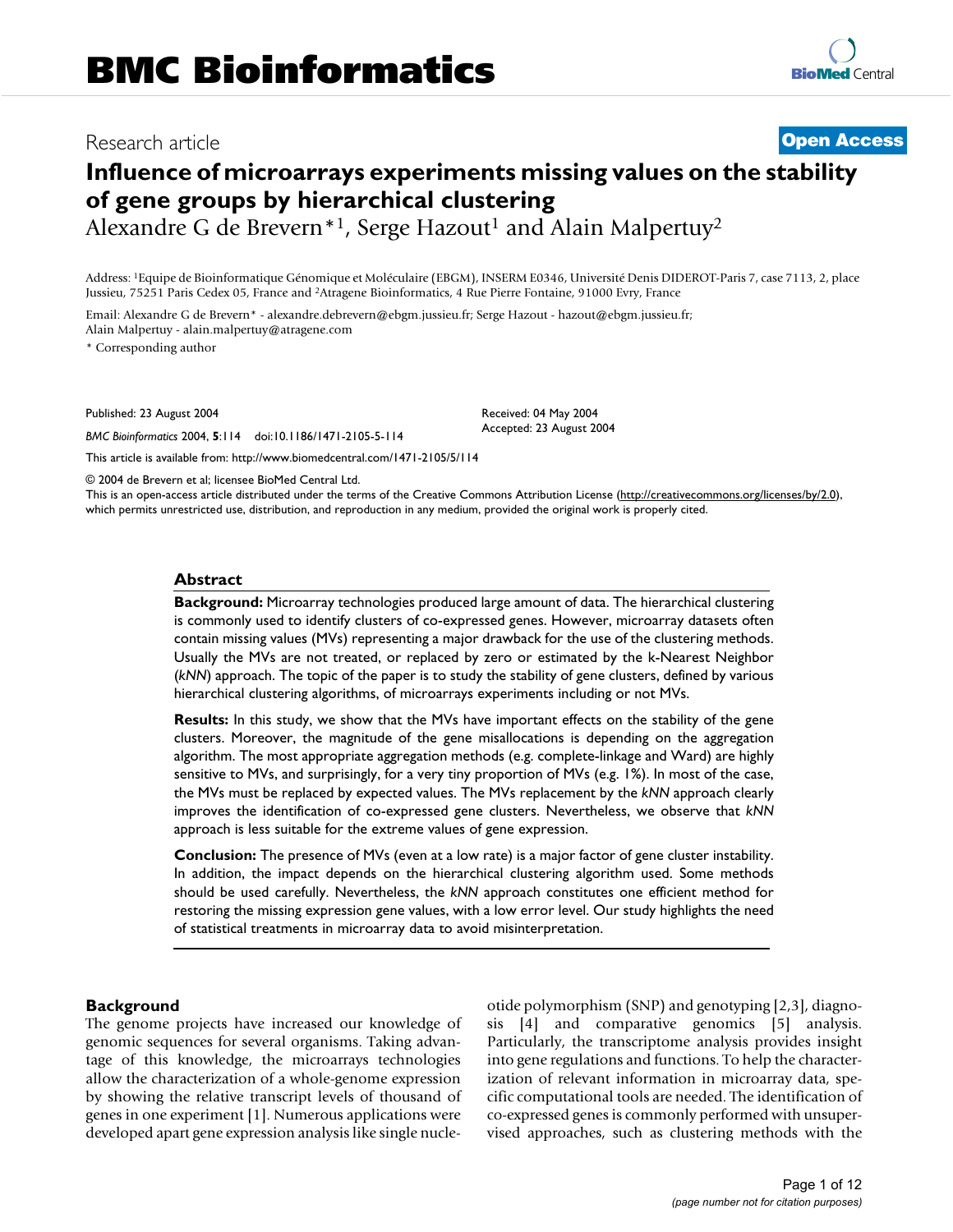Hierarchical Clustering (HC) [6], the *k*-means [7] and the Self-Organizing Map (SOM) [8,9], or with projection methods such as the Principal Component Analysis (PCA) [10] and Independent Component Analysis (ICA) [11].

Among these techniques, the HC approach is a widely held method to group genes sharing similar expression levels under different experimental conditions [12]. The HC is performed from the distance matrix between genes computed from the microarray data, *i.e*. the gene expression levels for various experimental conditions. Different aggregation methods can be used for the construction of the dendogram generally leading to different tree topologies and *a fortiori* to various cluster definitions [13]. For instance, the single-linkage algorithm is based to the concept of joining the two closest objects (*i.e*. genes) of two clusters to create a new cluster. Thus the single-linkage clusters contain numerous members and are branched in high-dimensional space. The resulting clusters are affected by the chaining phenomenon (*i.e*. the observations are added to the tail of the biggest cluster). In the completelinkage algorithm, the distance between clusters is defined as the distance between the most distant pair of objects (*i.e*. genes). This method gives compact clusters. The average-linkage algorithm is based on the mean similarity of the observations to all the members of the cluster. Yeung and co-workers [14] showed that single-linkage hierarchical clustering is inappropriate to analyze microarray data. Gibbons and Roth [15] showed by using gene ontology that single-and average-linkage algorithms produce worse results than random. In addition these authors conclude that the complete-linkage method is the only appropriate HC method to analyze microarrays experiments.

The microarrays experiments frequently contain some missing values. The missing values are part of the experimental errors due to the spotting conditions (e.g. spotting buffer, temperature, relative humidity...) and hybridization (e.g. dust on the slide...) [16,17]. The users commonly discard suspicious dots during the images analysis step. Thus, the resulting data matrix contains missing values (MVs) which may disturb the gene clustering obtained by the classical clustering methods, e.g. HC, SOM, or projection methods, e.g. PCA. To limit the effects of MVs in the clustering analyses, different strategies have been proposed: (i) the genes containing MVs are removed, (ii) the MVs are replaced by a constant (usually zero), or (iii) the MVs are re-estimated on the basis of the whole gene expression data. Few estimation techniques have been applied to such data. The *k*-nearest neighbors approach (*kNN*) computes the estimated value from the *k* closest expression profiles among the dataset. Troyanskaya and co-workers showed that the weighted *kNN* approach, with  $k = 15$ , is the most accurate method to estimate MVs in

microarray data compared to replacement by zero, row average, or Singular Value Decomposition [18]. A recent work proposes Bayesian principal component analysis to deal with MVs [19]. In the same way, Zhou and co-workers [20] have used a Bayesian gene selection to estimate the MVs with linear and non-linear regression. However, the *kNN* approach is the most popular approach for estimating the MVs.

To explore the incidence of MVs in gene clustering, we first assessed the proportion of MVs in different sets of public data from *Saccharomyces cerevisiae* and human. Observing that MVs are widely present in the expression data, we then analyzed the effects of MVs on the results of a hierarchical clustering (HC) according to the chosen clustering algorithm. In the same way, we evaluated the impact of MVs replacement and estimation in the gene cluster definition by using a hierarchical clustering method.

# **Results and Discussion** *Missing values overview*

Table [1](#page-3-0) summarizes the proportions of MVs in eight series of microarray experiments [21-[28](#page-12-0)]. The number of genes and experimental conditions are within the range (*552*; *16523*) and (*4*; *178*) respectively. The percentage of MVs varies from 0.8% to 10.6%. No relation had been found between the number of genes and the percentage of MVs or the percentage of genes without MVs. As expected, the percentage of genes with MVs increases in function of the number of experimental conditions. In the Sorlie [22], Spellman [\[28](#page-12-0)] and Gasch sets [25] respectively, 94.7%, 91.8% and 87.7% of the genes profiles have MVs. In these cases, it is not possible to systematically delete the genes profiles with MVs in the data analysis. Indeed, the percentage of MVs is not negligible in the microarrays data and may be a strong factor of gene clustering instability. Hence, we evaluated in this study the effects of MVs on gene group definition by using hierarchical clustering algorithms.

# *Main steps of the analysis*

Figure 1 describes the four steps of the analysis. (i) *Definition of a complete datafile*: We selected from literature a set of microarray data. This set was filtered to retain only genes without MVs. (ii) *Construction of reference gene clusters*: A gene clustering was performed by different HC algorithms (*algo*). Seven types of algorithms were used (see section Methods). For each analysis, we defined a number *Kalgo* of gene clusters, representing the reference clusters. (iii) *Generation of a datafile with MVs*: MVs were randomly inserted with a fixed rate  $\tau$ . This rate correspond to the percentage of genes with 1 missing value. So, we defined data with MVs. (iv) *Analysis of the newly generated expression data:* We carry out a data processing similar to step (ii), with the construction of dendograms for each algorithm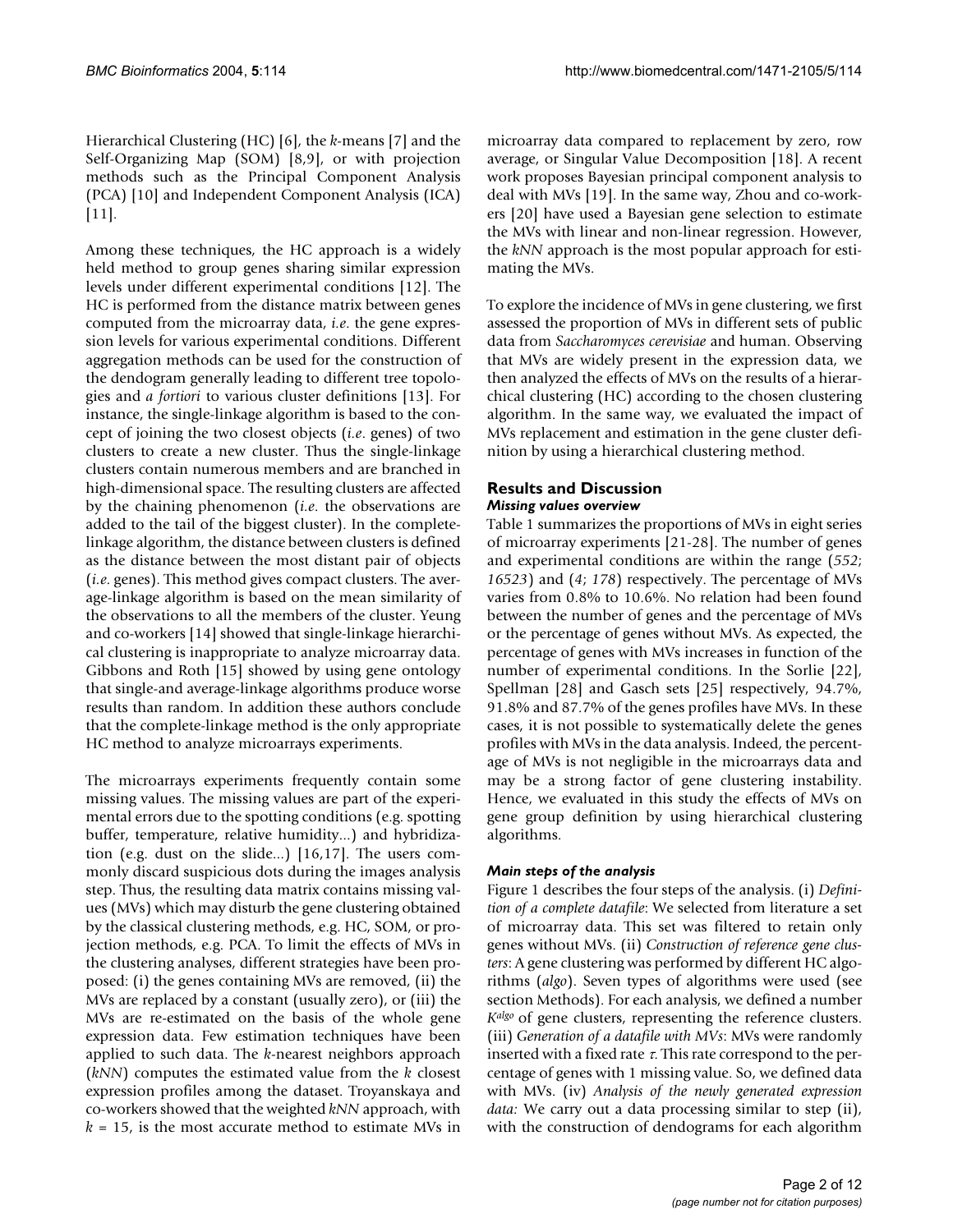| Authors                 | Ref    | Organism | Number of<br>genes | Number of<br>experimental<br>conditions | <b>Missing Values</b><br>percentage (%) | genes with missing<br>values (%) |
|-------------------------|--------|----------|--------------------|-----------------------------------------|-----------------------------------------|----------------------------------|
| Bohen et al. (2003)     | [2]    | human    | 16523              | 16                                      | 7.6                                     | 63.6                             |
| Sorlie et al. (2003)    | $[22]$ | human    | 552                | 122                                     | 6.2                                     | 94.7                             |
| Garber et al. (2001)    | [23]   | human    | 918                | 73                                      | 2.4                                     | 72.7                             |
| Alizadeh et al .(2000)  | [24]   | human    | 4026               | 96                                      | 5.3                                     | 78.8                             |
| Gasch et al. (2000)     | [25]   | yeast    | 6153               | 178                                     | 3.0                                     | 87.7                             |
| Ogawa et al. (2000)     | [26]   | yeast    | 6013               | 8                                       | 0.8                                     | 3.8                              |
| Ferrea et al. (1999)    | $[27]$ | yeast    | 5769               | 4                                       | 10.6                                    | 30.9                             |
| Spellman et al. (1998). | [28]   | yeast    | 6178               | 77                                      | 5.9                                     | 91.8                             |

<span id="page-3-0"></span>**Table 1: Missing values. Examples of missing value occurrences in different datasets from the yeast** *S. cerevisiae* **and human microarrays experiments. The year of publication, the studied organism, the number of genes on the DNA chip, the number of experimental conditions, the percentage of MVs and the percentage of genes with missing values are indicated.**

(*algo*) and the definition of the *Kalgo* new clusters in the different experiments (no replacement of MVs was carried out). Finally, we assessed the stability of the gene clustering by calculating an index measuring the percentage of conserved genes between the clusters of the reference set and the generated set.

Moreover, two other experiments were (v) designed and (vi) evaluated: clustering with MVs estimated by the *kNN* approach, and clustering with MVs replaced by zero.

#### *Experimental sets*

As we work on the impact of MVs in gene clustering, we need at first biological datasets without MVs. These sets have been extracted from Ogawa set [[26\]](#page-12-1) (noted OS) and Gasch set [25] (noted GS). OS and GS have been chosen because they contain few MVs and, after filtering the number of genes remains important, (*ca.* 6000). The original Ogawa set contained 6013 genes with 230 genes having MVs. The elimination of the genes with MVs (i.e. 3.8% of the genes) leads to a set with 5783 genes. For the GS, the number of MVs is more important and some experimental conditions have more than 50% of MVs. So we have limited the final number of selected experimental conditions from 178 to 42 (see section Methods), it allows to conserve 5843 genes, i.e. only 310 genes are not analyzed, representing 5.0% of all the genes.

Moreover, we have defined two smaller sets,  $GS<sub>H2O2</sub>$  and  $GS<sub>HEAT'</sub>$  from GS corresponding respectively to  $H_2O_2$  and heat shock experimental conditions.

To assess the influence of size of the datasets and the number of observations (genes), we have generated smaller sets corresponding to a ratio  $1/n$  ( $n = 2, 3, ..., 7$ ) of the initial OS, GS,  $GS_{H2O2}$  and  $GS_{HEAT}$  gene content (see section Methods).

# *Example of clustering disturbance caused by missing values introduction*

Figure [2](#page-5-0) gives an example of significant clustering disturbance caused by the MVs. Figures [2a](#page-5-0) and [2b](#page-5-0) show the dendograms obtained with the complete-linkage hierarchical clustering of the gene set before and after introducing 1% of MVs. Surprisingly, the genes belonging to one cluster in the reference dataset are reallocated in several clusters after this slight data transformation.

# *Number of clusters*

To perform the comparison of the gene clustering by HC, the numbers of clusters according to every type of hierarchical clustering algorithms have to be defined. Hence we defined the number of clusters,*Kalgo*, for each clustering algorithm (*algo*). The rule consists in determining *Kalgo* clusters as the 10 most important clusters correspond to 80% of the genes of the dataset (see section Methods). The results for OS are shown in Table [2](#page-6-0) (column 1) for each clustering methods. As expected, we observe a correlation with the type of algorithm used. The number of clusters is lower for the well-balanced tree generally obtained by the Ward and complete-linkage methods, e.g. 19 and 36 clusters respectively, compared to those providing by the other methods. For instance, the single-and centroid-linkage methods lead to the definition of 175 clusters.

# *Index "Conserved Pairs Proportion (CPP)"*

The clusters defined from the reference data and the data with MVs are compared using *Conserved Pairs Proportion (CPP) index* which corresponds to the percentage of genes found associated in the reference clusters and found again associated in the clusters generated from the data with MVs. Figure 3 summarizes the results about the influence of MVs on the hierarchical clustering. The given results were computed on the (1/7) subset from OS using the seven aggregative algorithms. The metric used is the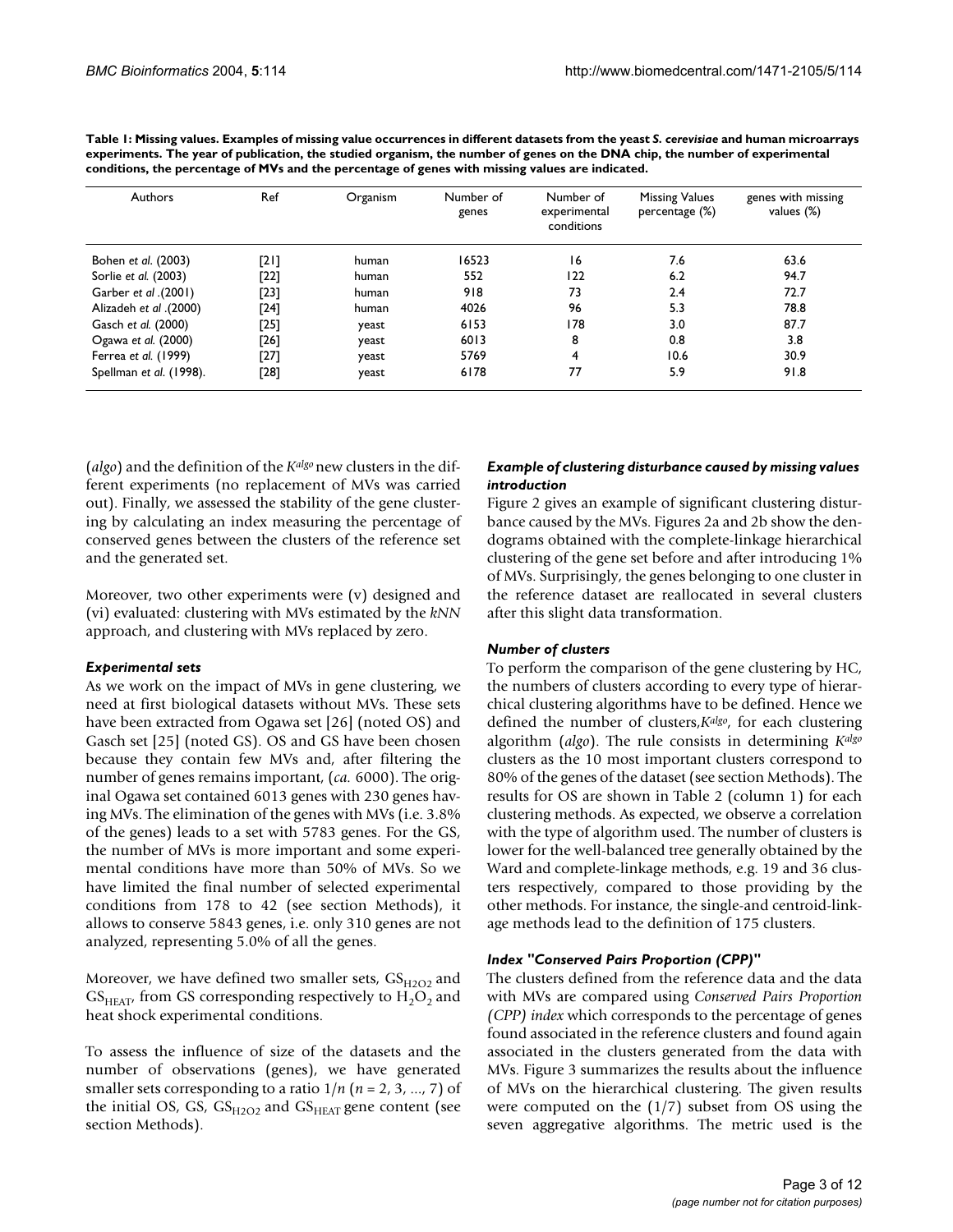

# Figure 1

**Research of the co-associated genes in clusters.** (i) The original dataset is cleaned by removing all the genes with MVs. (ii) A hierarchical clustering is performed for a given clustering method and the  $\ C_j^{ref}$  clusters are selected to characterized the original co-association of the genes, (iii) MVs are generated with a  $\tau$  rate per gene, and replaced by zero or by an estimated value computed with the *kNN* approach. (iv) Hierarchical clusterings are done for the pondered Euclidean distance, the *kNN*  and zero replacement methods.  $\ C^{new}_{j'}$  clusters are selected to characterize the new co-association of the genes. From this last step, the Conserved Pairs Proportion (*CPP*) is computed (see Methods).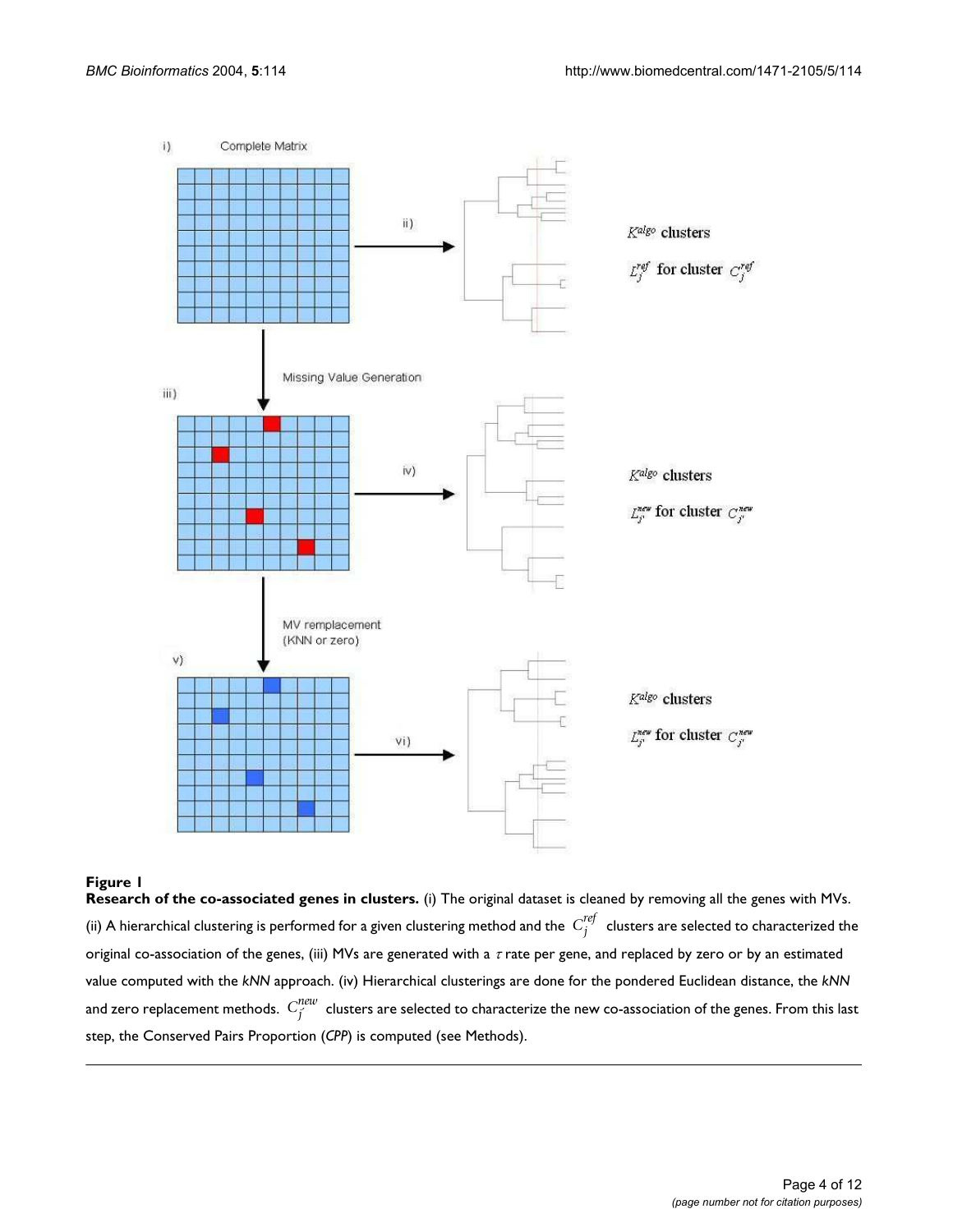<span id="page-5-0"></span>

#### **Figure 2**

**Example of clustering disturbance caused by missing values introduction.** Hierarchical clustering dendograms from the same set for the complete-linkage method with (a) no MVs and (b) MVs randomly introduced with a rate of  $\tau = 1.0\%$ . The genes from one cluster noted by a grey bar in (a) and are shown by stars  $(*)$  in (b).

Euclidean distance. We observe that (i) the single-and the centroid-linkage methods show a low *CPP* decrease, the *CPP* values are always greater than 95%, (ii) the averageand median-linkage methods are within the range [65%; 80%] and (iii) the mcquitty, Ward and complete-linkage methods show the most striking loss. We observe a drastic loss of the clustering stability since  $\tau = 1\%$  of MVs. For instance, with 5% of genes with MVs, *i.e*. 40 missing data, the mcquitty, Ward and complete-linkage methods have a *CPP* of 62%, 57% and 52%, respectively. Beyond a rate of  $\tau$  equal to 10%, the decrease becomes lower.

Similar results are observed for all the sets OS, GS,  $GS<sub>H2O2</sub>$ and  $GS<sub>HEAT</sub>$  and all the generated sets from  $1/2$  to  $1/7$ . These last results show that the quality of the gene clustering is not disturbed by the reduction of the number of genes.

It must be clearly noted that to limit the effect of the topology of each algorithm, we have fixed that the 10 most populated clusters must represent 80% of the genes. The number of the most populated clusters is fixed at 10 due to the Ward linkage method that gives a very limited number of clusters. Then, the percentage of genes belonging to the 10 most populated clusters have been tested ranging from 70% to 90% (data not shown). For example with a percentage equal to 90%, the *CPP* values of singleand the centroid-linkage methods remain too stable to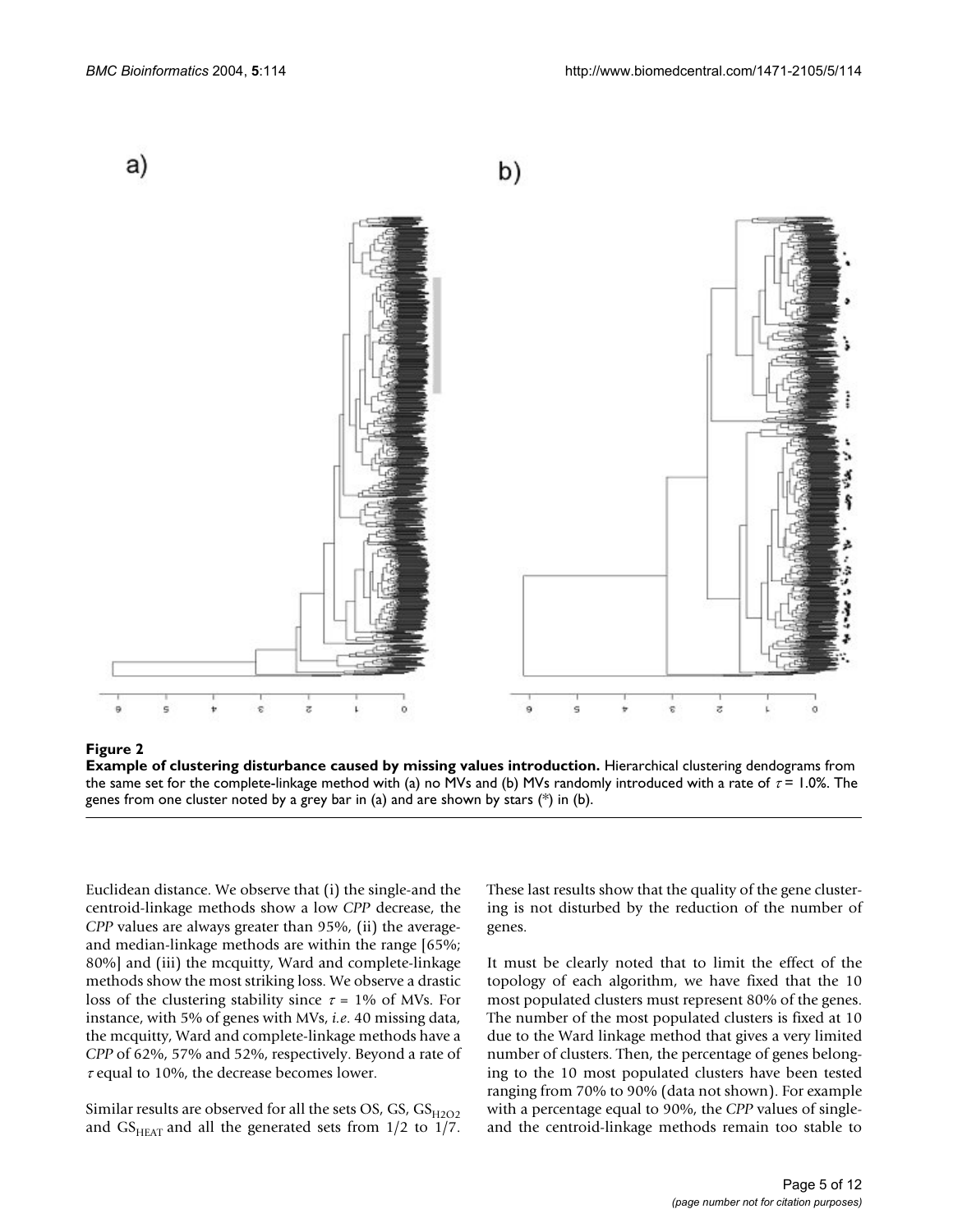<span id="page-6-0"></span>**Table 2: Influence of the replacement method on the Conserved Pairs Proportion (CPP). The numbers of clusters defined per metric are indicated (***Kalgo***). The** *CPP* **and** *CPPf* **values are given for the (1/7) subset of Ogawa [26] with missing values introduced (a) in the entire subsets and (b) only in extreme values (values > 1.5 or < -1.5). The** *CPP* **was computed by using the seven algorithms on the data without replacing the MVs (***MV***), after replacing the MVs by the** *kNN* **method (***kNN)* **with the** *kopt* **values (see Table 3), or, after replacing the MVs**  by zero (zero). For kNN and zero values, the CPP and CPP<sub>f</sub> (with  $f = 5$ ) values are given in (%). The percent of gain for all the simulations **is indicated (+/-), i.e. the proportion of simulations with a better** *CPP* **value than the** *CPP* **value of** *MV***. The values given in this table are the average values for MV in the range [1%; 50%] of genes with one MV per genes.**

| (a)              |       |      |        | CPP        |        | $CPP_f$ |        |        |            |        |         |
|------------------|-------|------|--------|------------|--------|---------|--------|--------|------------|--------|---------|
|                  |       | MV   |        | <b>kNN</b> |        | zero    | MV     |        | <b>kNN</b> |        | zero    |
| <b>Algorithm</b> | Kalgo | (%)  | $(\%)$ | $(+/-)$    | $(\%)$ | $(+/-)$ | $(\%)$ | $(\%)$ | $(+/-)$    | $(\%)$ | $(+/-)$ |
| single           | 175   | 96.4 | 98.3   | 99.3       | 98.2   | 99.6    | 98.8   | 99.I   | 53.7       | 99.0   | 47.8    |
| centroid         | 175   | 95.3 | 96.0   | 74.8       | 95.7   | 64.1    | 97.7   | 97.9   | 57.6       | 97.8   | 53.3    |
| average          | 83    | 73.2 | 75.3   | 66.3       | 74.8   | 62.0    | 92.0   | 92.5   | 54.4       | 93.0   | 57.6    |
| median           | 165   | 70.1 | 71.5   | 55.2       | 72.2   | 54.4    | 85.2   | 86.0   | 52.8       | 86.2   | 52.1    |
| mcquitty         | 48    | 58.2 | 59.I   | 54.5       | 58.6   | 50.1    | 74.9   | 75.3   | 51.9       | 75.1   | 49.5    |
| Ward             | 9     | 51.0 | 52.4   | 62.4       | 50.7   | 49.1    | 71.8   | 73.3   | 60.2       | 71.5   | 49.1    |
| complete         | 36    | 47.9 | 49.2   | 60.4       | 48.4   | 51.9    | 71.9   | 72.7   | 53.7       | 72.1   | 51.6    |
|                  |       |      |        |            | (b)    |         |        |        |            |        |         |
|                  |       |      |        | CPP        |        |         |        |        | $CPP_f$    |        |         |
|                  |       | MV   |        | <b>kNN</b> |        | zero    | MV     |        | <b>kNN</b> |        | zero    |
| <b>Algorithm</b> | Kalgo | (%)  | $(\%)$ | $(+/-)$    | $(\%)$ | $(+/-)$ | $(\%)$ | $(\%)$ | $(+/-)$    | $(\%)$ | $(+/-)$ |
| single           | 175   | 97.9 | 98.4   | 98.5       | 98.7   | 98.3    | 98.8   | 99.3   | 86.9       | 99.7   | 76.6    |
| centroid         | 175   | 96.5 | 96.7   | 64.8       | 96.8   | 60.6    | 98.5   | 98.5   | 55.9       | 97.7   | 32.8    |
| average          | 83    | 81.4 | 81.0   | 45.1       | 83.3   | 66.I    | 93.9   | 94.5   | 57.0       | 94.9   | 61.3    |
| median           | 165   | 75.0 | 74.2   | 45.7       | 74.2   | 47.9    | 87.0   | 86.5   | 50.3       | 85.1   | 45.4    |
| mcquitty         | 48    | 71.6 | 71.3   | 48.1       | 71.9   | 51.0    | 83.1   | 83.2   | 49.6       | 84.6   | 58.2    |
| Ward             | 9     | 63.8 | 62.4   | 42.1       | 60.8   | 29.9    | 83.0   | 81.1   | 37.1       | 79.8   | 27.0    |
| complete         | 36    | 56.5 | 55.2   | 44.5       | 56.0   | 47.2    | 75.7   | 74.6   | 46.1       | 74.6   | 45.0    |

<span id="page-6-1"></span>Table 3: *kNN* approach: The error rates according to the number of genes. The sets of Ogawa (OS, [26]) and Gasch (GS, GS<sub>HEAT</sub> and GS<sub>H2O2</sub>, [25]) have been cut into subsets representing from (1/2) to (1/7) of the original sets. For each of the subsets, the optimal value **for** *k* **(***kopt***), i.e. the number of neighbours used in** *kNN* **approach, has been computed. It was chosen as the number which minimizes the**  *error rate***. In regards to each subset is given the number of genes (***nb genes***).**

|         |          | OS         |           |          | GS         |           |          | $GS$ <sub>HEAT</sub> |                |          | GS <sub>H2O2</sub> |                 |
|---------|----------|------------|-----------|----------|------------|-----------|----------|----------------------|----------------|----------|--------------------|-----------------|
| subsets | nb genes | error rate | $k_{opt}$ | nb genes | error rate | $k_{opt}$ | nb genes | error rate           | $k_{opt}$      | nb genes | error rate         | $k_{opt}$       |
| (1/7)   | 827      | 0.190      | 4         | 815      | 0.292      | 18        | 523      | 0.183                | 12             | 717      | 0.143              | 4               |
| (1/6)   | 968      | 0.186      | 20        | 955      | 0.276      | 8         | 608      | 0.199                | 15             | 837      | 0.155              | $\mathbf{H}$    |
| (1/5)   | 1159     | 0.187      | 20        | l 141    | 0.283      | 23        | 73 I     | 0.195                | 22             | 1003     | 0.155              | $\overline{17}$ |
| (1/4)   | 1448     | 0.180      | 22        | 1427     | 0.270      | 26        | 913      | 0.199                | 28             | 1254     | 0.146              | 3               |
| (1/3)   | 1929     | 0.180      | 23        | 1903     | 0.274      | 8         | 1215     | 0.187                | 23             | 1669     | 0.139              | 15              |
| (1/2)   | 2892     | 0.174      | 30        | 2853     | 0.255      |           | 1822     | 0.187                | 8              | 2504     | 0.135              | 16              |
| set     | 5783     | 0.177      | 39        | 5705     | 0.255      | 8         | 3643     | 0.186                | $\overline{0}$ | 5007     | 0.135              | 17              |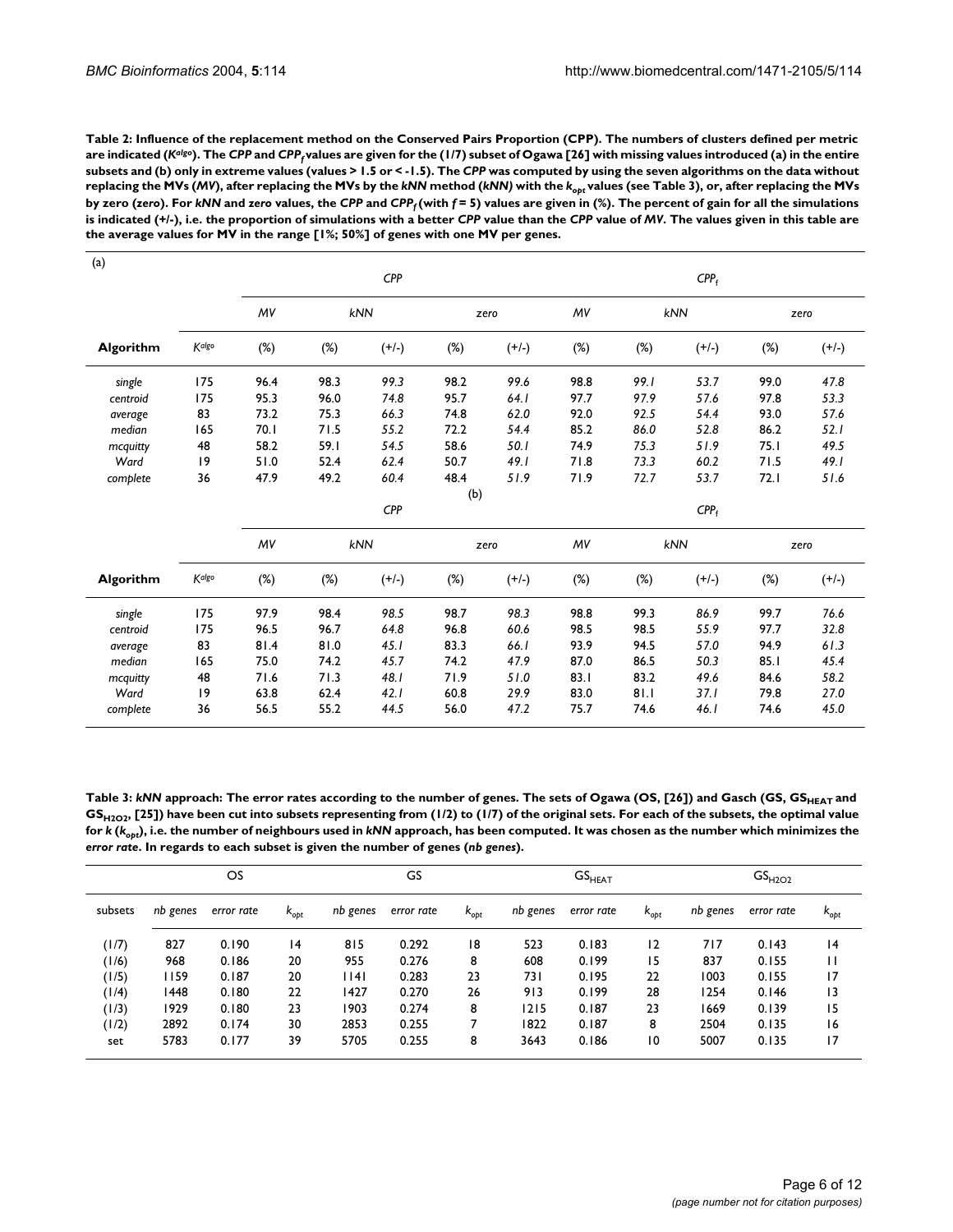

#### **Figure 3**

**Variation of the Conserved Pairs Proportion (***CPP***).**  The mean *CPP* values of the OS (1/7) are given in function of the percentage of MVs for the seven aggregation methods (complete-linkage, Ward minimum variance, single-linkage, average-linkage, mcquitty, centroid-linkage and median-linkage). 200 independent simulations have been done per rate  $(\tau)$  of MVs.

observe a clear decrease as seen in Figure 3. The choice of 80% allows to analyze the precise decrease of the different *CPP* values and to compare the different aggregation methods.

#### *k-Nearest Neighbor (kNN)*

The *kNN* method has been described by Troyanskaya and co-workers [18] for the MVs in microarray data. The *kNN* approach goal is to compute the expected value of a missing value from the *k* nearest vectors without a missing value. As no theoretical approach exists to define the optimal *k* values  $(k_{\text{opt}})$ , we have assessed every value of *k* within the range 1 to 100 and, selected the *kopt* value as the *k* value which has the minimal error rate. Table [3](#page-6-1) shows the *kopt* values obtained for the four sets used in this study and their corresponding error rates. The *kopt* values are lower in OS subsets showing a low number of genes. The  $k_{\text{opt}}$  values of  $GS_{H2O2}$  are within the range 11 to 17. The GS and  $GS<sub>HEAT</sub>$  sets exhibit more important variations within the range 8 to 28. The error rate decreases slightly according to the number of genes, but these variations are not significant. Nevertheless, this poor correlation may be due to the subsets composition. Indeed, they keep an equivalent number of clusters with a smaller number of genes per cluster. In the same way, it may simply be due to the *kopt* variation.

Figure 4 shows that the *kNN* method gives worse prediction of the extreme values than the values close to zero. The real data distribution follows approximately a normal distribution and the *kNN* approximation leads to a reduc-



#### Figure 4

**Comparison of real and** *kNN* **predicted values distribution.** Histograms of the real values of the OS (1/7) (black bars) and the predicted values using *kNN* method with  $k_{opt}$  = 14 (grey bars) are shown. The values are shown in absolute value. All the values superior to 1.0 (respectively inferior to 0.1) have been pooled in the '> 1.0' group (respectively '< 0.1').

tion of the standard deviation of this distribution. So, the prediction of the extreme values increases the global error rate implying a higher  $k_{\text{opt}}$  to reduce this effect. For instance, in the OS sets, we observe that the values within the range [-1.0; 1.0] are approximated with a mean error rate within the range [0.12; 0.14]. Conversely the values more than 1.5 or less than -1.5 are approximated with a mean error rate superior to 1.8. The misestimating of extreme values has an impact on the clustering. One can notice that the unweighted *kNN* (mean of the *k* observations) exhibits worse results compared to the weighted *kNN* used in this study (data not shown).

#### *Improvements of CPP with* **kNN** *approach and zero-value replacements*

The *CPP* was computed for the seven agglomeration methods. We have compared the HC results obtained with the reference sets and the generated sets without replacement of MVs, with *kNN* replacement or with *zerovalue* replacement methods. Table [2](#page-6-0)a shows that the *kNN* and *zero-value* replacements both improved the mean *CPP* whatever the clustering method used, except for the Ward method with the zero value replacement. The *kNN* approach is the most relevant method to replace MVs. In 55.2% to 66.3% of the simulations, *kNN* is better and globally gives a mean increase of the *CPP* within the range [0.7; 2.1]. The centroid-and single-linkage methods have better increase in 74.8% and 99.3% of the simulations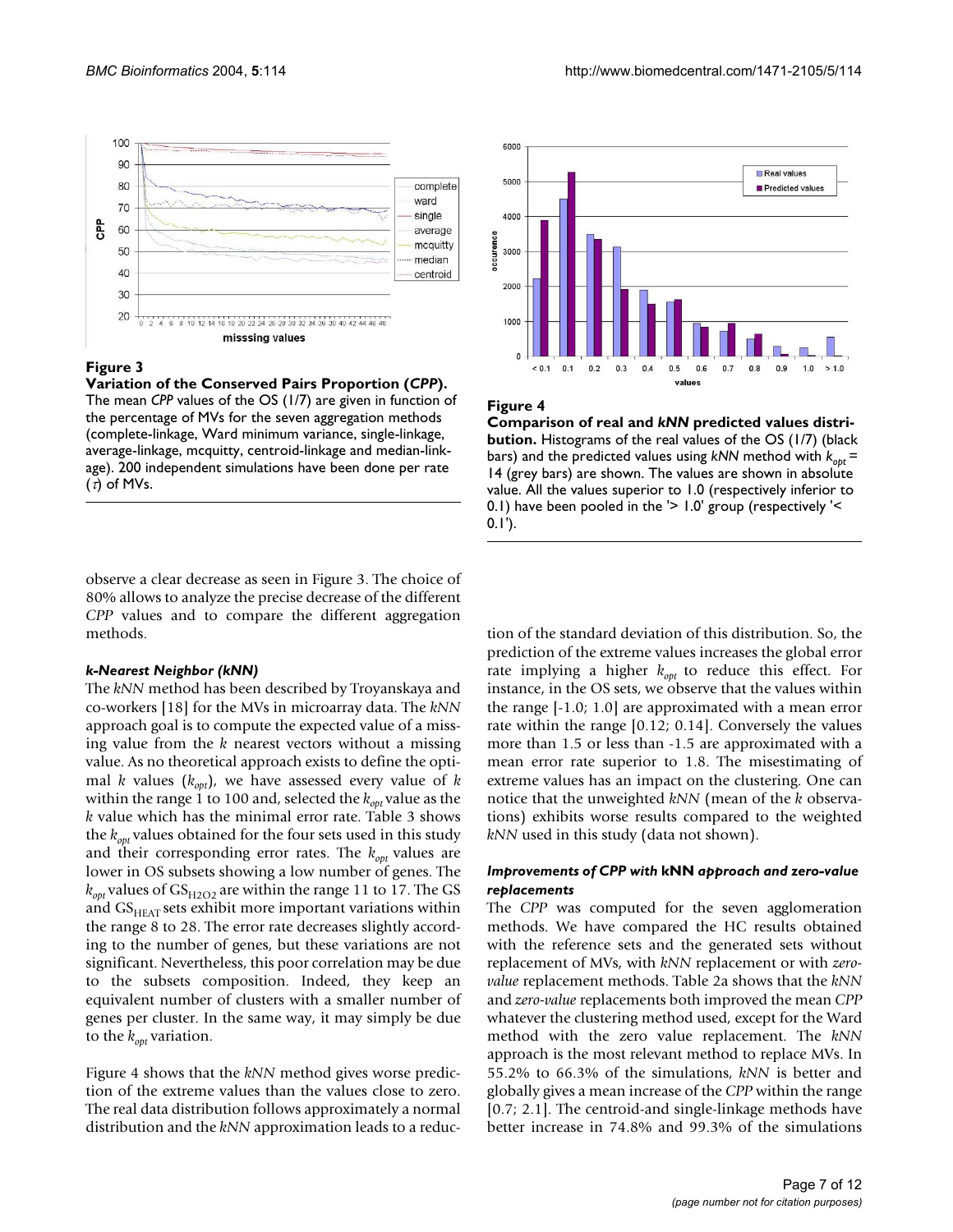respectively due to their particular topologies. The zero value replacement is clearly less efficient.

Nevertheless, as a slight variation can displace one gene into a close cluster, we have characterized another index named  $CPP_f$  to consider the *f* closest clusters of the selected cluster. This index is similar to the previous one and takes into account that the genes may be relocated in close clusters (see section Methods). It allows the evaluation of the topology conservation. We used  $f = 5$ . We observed that the co-associated genes in the reference sets are often displaced to close clusters in the simulated sets. As observed for the *CPP*, the *kNN* approach improves the *CPP*<sup> $f$ </sup> for all the clustering methods in 51.9% to 60.2% of the simulations within the range [0.2; 1.5]. Due to their high initial *CPP* values (97.7% and 98.8%), single-and centroid-linkage methods do not have a gain as previously observed for the *CPP*.

Similar results are obtained with the other sets with slight variations. For example,  $GS_{H2O2}$  have *CPP* and  $CPP_f$  close to the one of OS. Conversely, the *CPP* and  $CPP_f$  of  $GS<sub>HEAT</sub>$ are better than the ones of OS and  $GS<sub>H2O2</sub>$  for the complete-linkage and Ward methods, but lower for the others. The GS set has higher *CPP* and *CPPf* for single-likage to mcquitty method due to a lower influence of the MVs in a vector with a higher number of experimental conditions. Nevertheless, the complete-linkage and Ward linkage still remain at a very low *CPP* (close to 50%).

Moreover, we have tested the influence of the number of MVs per gene by introducing more than one missing value per gene. We obtained similar results showing less than 0.2% of variations of the *CPP* values. In addition we have tested the consequences of using *k* values different of *kopt* values in the range  $[k_{opt}$ -10 ;  $k_{opt}$ +10] and we observed a decrease of *CPP* within the range [1%; 5%] (data not shown).

#### *Extreme values*

We have followed the same methodology to analyze the extreme values, *i.e*. values superior to 1.5 and lower than -1.5. Table [2b](#page-6-0) summarizes the results of the OS (1/7). The *CPP* values are superior to the *CPP* values obtained previously, because only the genes with important variations have MVs and are members of small clusters. We observe that MVs replacement has little effect. Indeed, the *kNN* and zero – value replacement cannot restore a correct distribution (cf. Figure 4). However, the  $CPP_f$  shows that the *kNN* is better than the replacement by zero, allowing a better topology preservation. Same results are observed for the other sets (data not shown).

### **Conclusions**

MVs are a common trait of microarrays experiments. Few works had been reported about MVs replacements [18-20] and none analyse their influence in the clustering of microarrays data. In our study, we showed that MVs significantly biased the hierarchical clustering. In addition, we observed that the effects of MVs are correlated to the chosen clustering method. The single linkage-method is the most stable due to the building of cluster of large size and numerous small clusters and singletons. At the opposite, the Ward and complete-linkage methods create well distributed population of clusters inducing a higher sensitivity to MVs. The topology of the dendogram is highly disturbed by transferring genes in distant clusters.

We showed that the *kNN* replacement method was the most efficient approach to compensate the MVs effects compared to the classical replacement by zero. The *kopt* depends on the sample size. It is important to keep in mind that the MVs corresponding to extreme values are difficult to estimate with the *kNN* method. The impact of their approximation upon the clustering is significant. Hence, new approaches like the Bayesian Principal Component Analysis (BPCA) may overcome this problem. In a recent work Liu and co-workers suggest to potentially eliminate the incomplete series of data by using robust Singular Values Decomposition [29]. In addition, our work showed clearly the need of evaluation of the data quality and statistical measurements as noted by Tilstone [30].

Contrary to Yeung and co-workers [14] and Gibbons and Roth [15], we have defined for each type of hierarchical clustering algorithm (*algo*) a specific number of clusters (*Kalgo*). This point is one of the main difficulties noted by Yeung and co-workers [31] to evaluate the clustering methods as the topology generated are different. The comparison of the different aggregative clustering algorithms remains constrained by the topology (e.g. 175 clusters defined in our study for single-linkage compared to 19 clusters for Ward method). All these results are in accordance with the results of Nikkilä and co-workers [32] which show a hieratic problem of topology preservation in hierarchical clustering. Recent methods like SOTA [33,34] or Growing SOM (Self-Organizing Maps) [35] have combined a hierarchical clustering visualization with the preservation of the topology allowed by the SOM. Our future works will address the definition of a most robust clustering method.

# **Methods**

#### *Data sets*

We used 8 public data sets from the SMD database ([36]; see Table [1](#page-3-0)). Two sets were used for a thorough analysis. The first one (Ogawa set) was initially composed of *N* =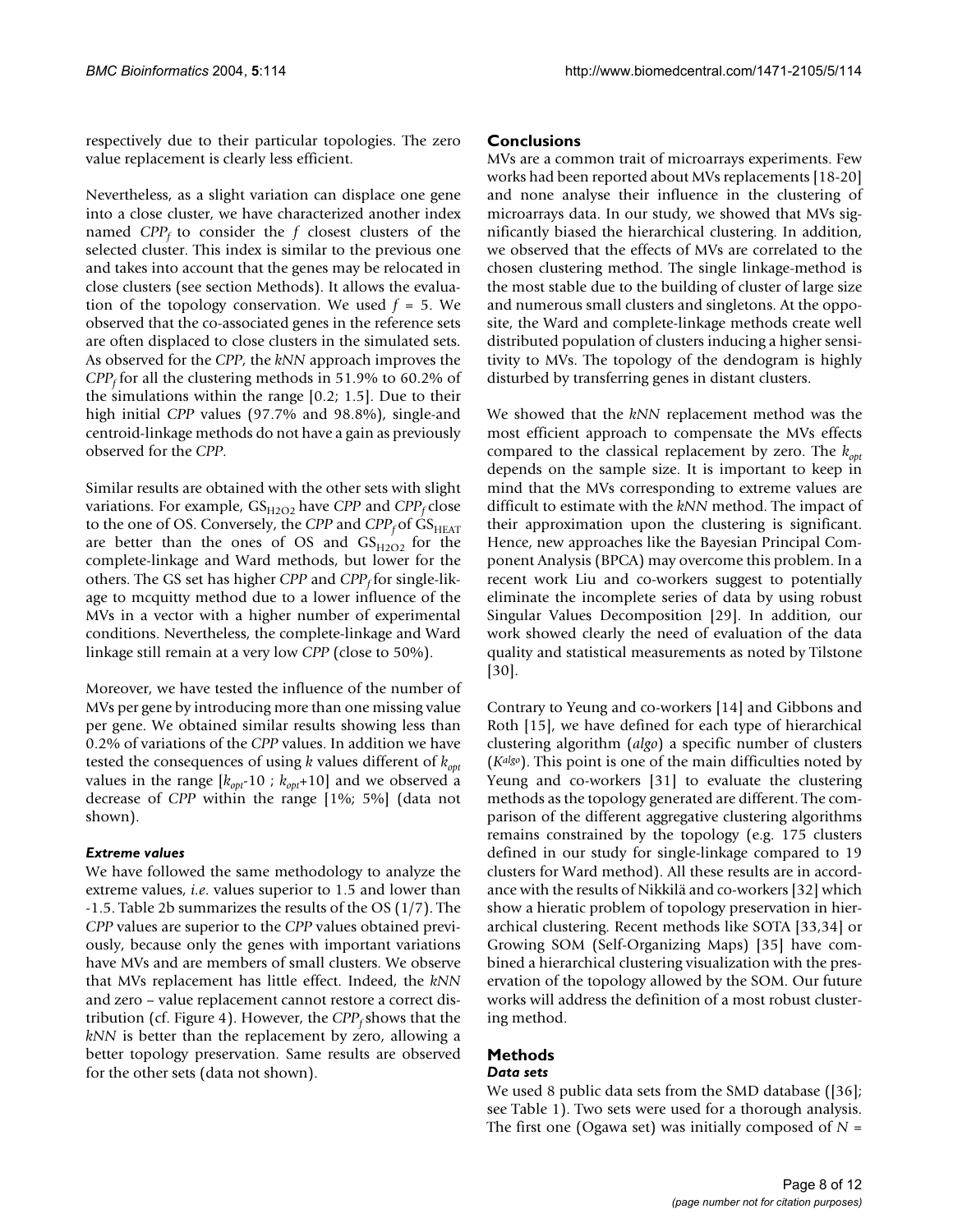6013 genes and  $n = 8$  experimental conditions about the phosphate accumulation and the polyphosphate metabolism of the yeast *Saccharomyces cerevisiae* [\[26](#page-12-1)]. The second one corresponds to various environmental stress responses in *S. cerevisiae* [25]. This set (Gasch set) contains *N* = 6153 genes and *n* = 178 experimental conditions. Due to the diversity of conditions in this set, we focused on two experimental subsets corresponding to heat shock and H2O2 osmotic shock respectively.

#### *Data sets refinement: missing values enumeration*

To evaluate the incidence of MVs on hierarchical clustering, we built complete datasets without MVs. All the genes containing at least one missing value were eliminated from the Ogawa set (noted OS). The resulting OS set contains  $N = 5783$  genes and  $n = 8$  experimental conditions. The second set without MVs was taken from Gasch *et al.* and called GS. The experimental conditions (column) containing more than 80 MVs were removed. The resulting GS matrix contains *N* = 5843 genes and *n* = 42 experimental conditions. Two subsets were generated from GS and has been noted  $GS<sub>HEAT</sub>$  and  $GS<sub>H2O2</sub>$ . They correspond to specific stress conditions as described previously. GS<sub>HEAT</sub> and GS<sub>H2O2</sub>contain respectively  $N = 3643$ genes with  $n = 8$  experimental conditions and  $N = 5007$ genes with  $n = 10$  experimental conditions.

To test the influence of the matrix size, *i.e*. the number of genes, we built six smaller sets corresponding to 1/2, 1/3, 1/4, 1/5, 1/6 and 1/7 of OS, GS,  $GS_{\text{HEAT}}$  and  $GS_{\text{H2O2}}$ . To obtain representative subsets, we can not use a random generation which can bias the results. So, we searched for each subset the series of genes which reflect at best all the genes of the complete set. First, the distance matrices between all the genes were computed. Then, we performed an iterative process by: (i) computing the sum of the distances for each possible *t-uplets* (*t=*2 to 7) of the set, (ii) choosing the *t* genes which have the minimal distance, (iii) selecting 1 representative gene upon the *t* selected genes, this gene is chosen as the closest to the barycenter of the cluster, (iv) eliminating from the process the *t* genes. Step (i) to step (iv) are repeated until all the genes are used. All the representative genes constitute the subset (1/*t*). This procedure allows one to reduce the redundancy of similar genes and to maintain approximately a number of gene clusters constant.

#### *Missing values generation*

From the sets without MVs, we introduced a rate  $\tau$  of genes containing one MV ( $\tau = 1$  to 50.0%), these MVs are randomly drawn. Each random simulation is generated at least 100 times per experiment to ensure a correct sampling.

#### *Replacement of MVs by the* **kNN** *method*

To fulfill *v<sup>i</sup>* , a missing value *i* for a given expression vector **v** (*i.e*. a gene), with the *kNN* method, the *k* vectors **w** corresponding to the *k* most nearest vectors to **v** (without taking the *i*th elements of the **w**-vectors into account) are searched. The missing value  $v_i$  is then estimated by a weighted value of the *k* retained *wi* values.

The similar vectors are identified by calculating the Euclidean distance *d* between the vector **v** and every vector **w**. The *k* minimal distances *d*(**v**, **w**) are selected and the estimated value  $\hat{v}_i$  is computed as follow [18,19]:

$$
\hat{v}_i = \frac{\sum_{t=1}^{t=k} s(\mathbf{v}, \mathbf{w}^t) . w_i^t}{\sum_{t=1}^{t=k} s(\mathbf{v}, \mathbf{w}^t)}
$$
(1)

In the weighted *kNN*,  $s(\mathbf{v}, \mathbf{w}^t) = 1 / d(\mathbf{v}, \mathbf{w}^t)$ , this similarity measure  $s(\mathbf{v}, \mathbf{w}^t)$  is deduced from the distance  $d(\mathbf{v}, \mathbf{w}^t)$ between **v** and its neighbors **w**. In equation (1), more a vector **w** close to **v**, more it contributes to the estimation of the missing value. The *kNN* approach has no theoretical criterion to select the optimal  $k$  value ( $k_{opt}$ ) [19]. We have estimated for each subset the corresponding *kopt* using the sets without MVs to ensure a minimal bias in the comparison of the hierarchical clustering results. The determined *kopt* value is associated with a minimal global error rate as defined by Troyanskaya and co-workers [18].

#### *Hierarchical Clustering*

The hierarchical clustering (HC) algorithm allows the construction of a dendogram of nested clusters based on proximity information [6]. The HC have been performed using the *hclust* package in R software [37]. Seven hierarchical clustering algorithms have been tested: average-linkage, complete-linkage, median-linkage, mcquitty, centroid-linkage, single-linkage and Ward minimum variance [13].

The distance matrix between all the vectors (*i.e*. genes) is calculated by using an external module written in C language. We used the normalized Euclidean distance *d\** to take account of the MV:

$$
d^{*}(v, w) = \sqrt{\frac{1}{n-m} \sum_{i=1}^{n} (v_i - w_i)^2}
$$
 (2)

**v** and **w** are two distinct vectors and *m* is the number of MVs between the two vectors. Thus,  $(v_i \cdot w_i)$  is not computed if  $v_i$  and/or  $w_i$  is a missing value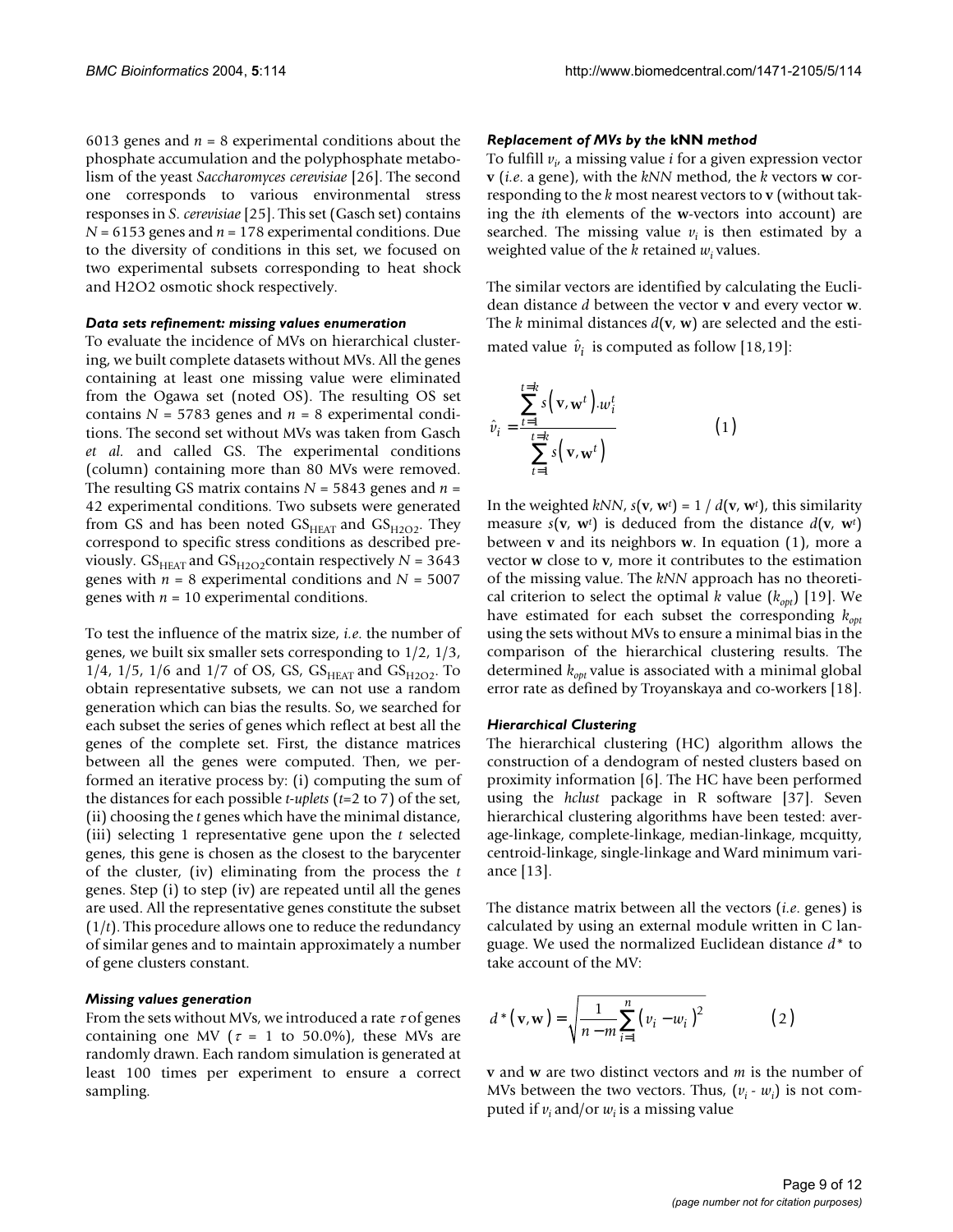# *An index for clustering results comparison: Conserved Pairs Proportion (***CPP***)*

To assess the influence of missing data rates and different replacement methods into clustering results, we have analysed the co-associated genes of an original dataset (without MVs) compared to these genes location in a set with MVs.

Hence, we realized in a first step the clusterings with the data sets without MV by each aggregative clustering algorithm. The results obtained by these first analyses are denoted *reference clusterings (RC)*. In a second step, we generated MVs in data. The MVs are replaced by using the different replacement methods. Then we performed the hierarchical clustering for each new set. The results obtained by these second analyses are denoted *generated clusterings (GC)*. We compared the resulting clusters defined in *RC* and *GC*. We assessed the divergence by using an index named *Conserved Pair Proportions* (*CPP*). The *CPP* is the maximal proportion of genes belonging to two clusters, one from the *RC* and the other one from the *GC* (cf. Figure 1).

The procedure for computing the index *CPP* is as follow (figure [5](#page-11-0) gives an example of *CPP* computation):

i) For each reference clustering based on a given clustering algorithm (*algo*), we defined *Kalgo*, the number of clusters. As every type of hierarchical clustering algorithm gives a particular topology, we cannot use the same number of clusters to compare each aggregative method. So, we defined *Kalgo* such as its 10 most important cluster must represent 80% of the genes. For this purpose, we defined *Kinit*, an important initial number of clusters (equals to 500), and counted the number of occurrences associated to the 10 most populated clusters. Then we diminished *Kinit* by one unit and counted again. We stopped the process when the 10 most important clusters represent 80% of the occurrences ( $K^{algo} = K^{init}$ ). We denote by  $C_j^{ref}$ the  $j<sup>th</sup>$  cluster for a given clustering algorithm with  $j = \{1,$ ..., *K<sup>algo</sup>*}. The  $C_j^{ref}$  clusters are associated with their corresponding gene list  $L_f^{ref}$  .

ii) Three hierarchical clusterings are performed after generating MVs in proportion  $\tau$  in the data, the first one without replacing data – in this case, the normalized Euclidean distance (Eq.2) is used -, the second one after estimating the missing data by the *kNN* method (Eq.1), and the third one after replacing the missing data by zero. For each resulting tree,  $K^{algo}$  clusters are defined. The  $C^{new}_{j'}$  clusters

are associated with their corresponding gene list  $L_j^{new}$ , with *j'* = {1, ..., *Kalgo* }. *new* ′

iii) Finally, to estimate the *CPP* index, we searched for each  $C_j^{ref}$  cluster the closest  $C_j^{new}$  cluster. For each clustering algorithm (*algo*), the corresponding  $C_j^{ref}$  cluster is selected as the maximum number of genes  $G_j^{a|g}$  from the gene list  $L_j^{ref}$  found in  $L_{j'}^{new}$ . Then, the Conserved Pairs Proportion (CPP) is computed as follow for one simulation: *new* ′

$$
CPP^{a\lg o} = \frac{\sum_{j=1}^{j=K^{a\lg o}} G_j^{a\lg o}}{G} \tag{3}
$$

where 
$$
G_j^{a \lg \theta} = \max_{j'=1,\dots,K^{a \lg \theta}} \left( \sum_{i \in L_j^{ref}} \sum_{i' \in L_j^{new}} \delta_{ii'} \right)
$$
. The term  $\delta_{ii'}$ 

is the Kronecker symbol, *i.e*. it is equal to 1 when the genes *i* and *i'* in the two gene lists are identical, otherwise 0. *G* denotes the total number of genes. This index takes the maximal value 1 when the clusterings *RC* and *GR* are identical.

In addition, a variation of the tree topology may induce a *CPP*-variation. If the remaining genes of a cluster are in the direct neighbour clusters, the use of *CPP* can bias the analysis. Thus, we characterized the  $CPP_f$  ratio to consider the *f* closest clusters of the  $C_j^{new}$  cluster. The computation of  $CPP_f$  ratio is based on the previous ratio and corresponds to the *f* clusters which are the closest to the winning cluster. From a selected  $C_j^{new}$ , the upper node of the dendrogram is examined. If the number of clusters linked to this node is inferior to *f*, the upper node is selected. This process is performed until the number of clusters is inferior or equals to *f*. The last node tested (*i.e*. with the number of clusters inferior or equal to *f*) is used to compute the *CPPf* ratio.

#### **Authors' contributions**

AdB conceived of the study and carried out the MVs generation and the hierarchical clustering results. SH worked on the statistical analysis. AM has the initial idea of evaluating the MV influence on clustering, and participated in its design and coordination. All authors read and approved the final manuscript.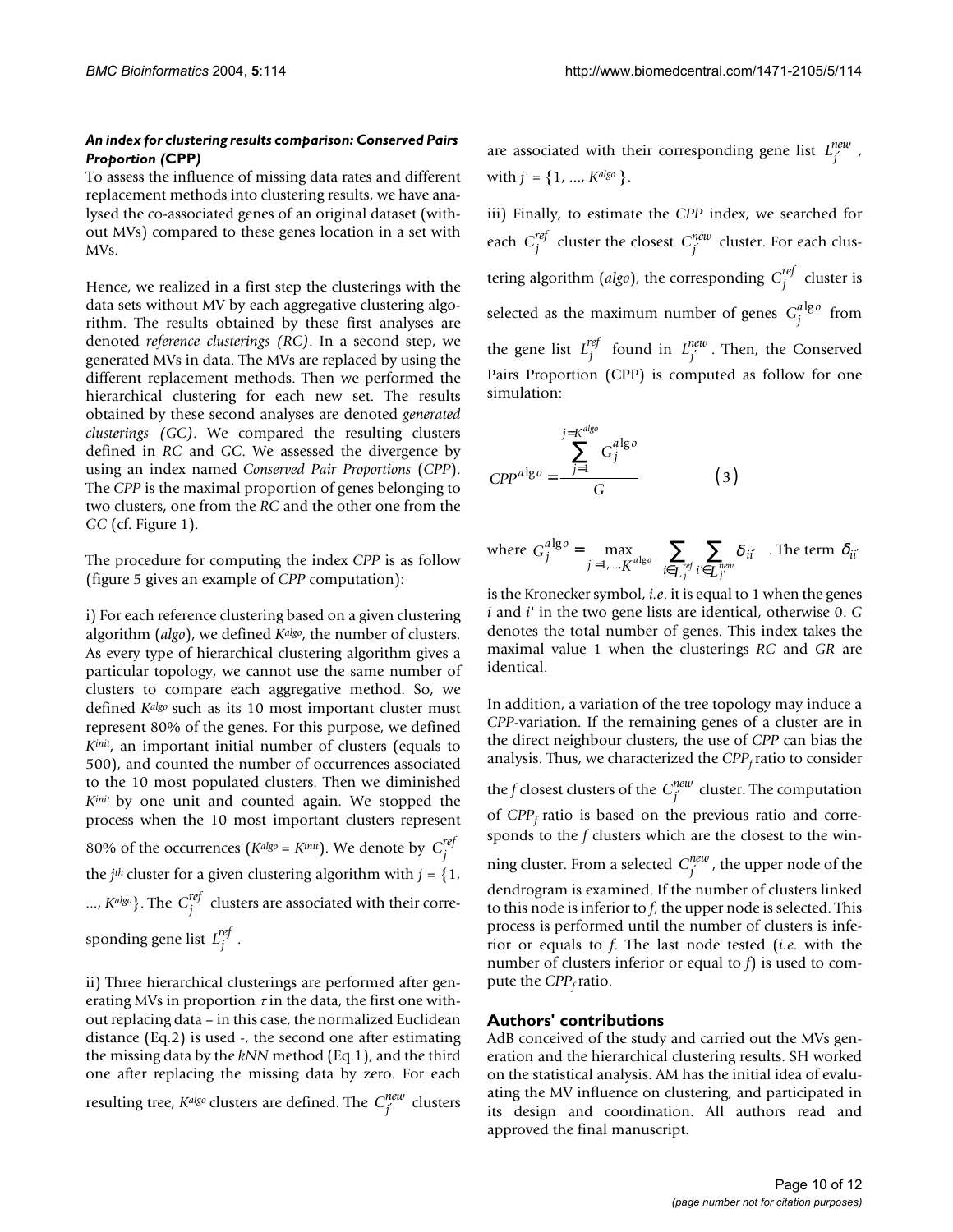<span id="page-11-0"></span>



|     |                   | new     |                               |                               |               |  |  |  |  |
|-----|-------------------|---------|-------------------------------|-------------------------------|---------------|--|--|--|--|
|     |                   | $C_{4}$ | $\mathsf{C}_2^{\mathsf{new}}$ | $\overline{C_3^{\text{new}}}$ | $\frac{1}{4}$ |  |  |  |  |
|     | Cref <sub>1</sub> | 3       | O                             | и                             |               |  |  |  |  |
| ref |                   | 0       |                               | 2                             |               |  |  |  |  |
|     |                   | 0       | 3                             |                               |               |  |  |  |  |
|     |                   | n       |                               | n                             | 2             |  |  |  |  |
| d)  |                   |         |                               |                               | 10            |  |  |  |  |
|     | CPP               |         | $(3+3+2+2)$<br>13             |                               | 13            |  |  |  |  |

# Example of CPP computation **Figure 5**

**Example of CPP computation.** a) A hierarchical clustering is performed for a given algorithm and the  $\ C_j^{ref}$  clusters are selected to characterize the original co-association of the genes (with *j* = 4 in the example). b) After the introduction of the MVs,  $C^{new}_{j'}$  clusters are selected to characterize the new co-association of the genes. c) The number of common genes is computed between the *reference clustering* (ref) and the *generated clustering* (new). In yellow is given the maximum number of common genes allowing the identification of the closest  $\ C^{new}_{j'}$  cluster for each  $\ C^{ref}_j$  cluster. d) The corresponding *CPP* value is equal to 76.9%

#### **Acknowledgements**

The authors want to express their appreciation to Cristina Benros for her kind help in the course of this research. The authors thank their colleagues of Equipe de Bioinformatique Génomique et Moléculaire for fruitful discussions and Eric Molle and David Polverari from Atragene Bioinformatics for their technical assistance. This work was supported by grants from the Ministry for Research, Institute for Health and Medical Care (INSERM) and Genopole®. AdB was supported by the *Fondation de la Recherche Médicale*.

#### **References**

1. DeRisi JL, Iyer VR, Brown PO: **[Exploring the metabolic and](http://www.ncbi.nlm.nih.gov/entrez/query.fcgi?cmd=Retrieve&db=PubMed&dopt=Abstract&list_uids=10.1126/science.278.5338.680) [genetic control gene expression on a genomic scale](http://www.ncbi.nlm.nih.gov/entrez/query.fcgi?cmd=Retrieve&db=PubMed&dopt=Abstract&list_uids=10.1126/science.278.5338.680)[.](http://www.ncbi.nlm.nih.gov/entrez/query.fcgi?cmd=Retrieve&db=PubMed&dopt=Abstract&list_uids=9381177)** *Science* 1997, **278:**680-686.